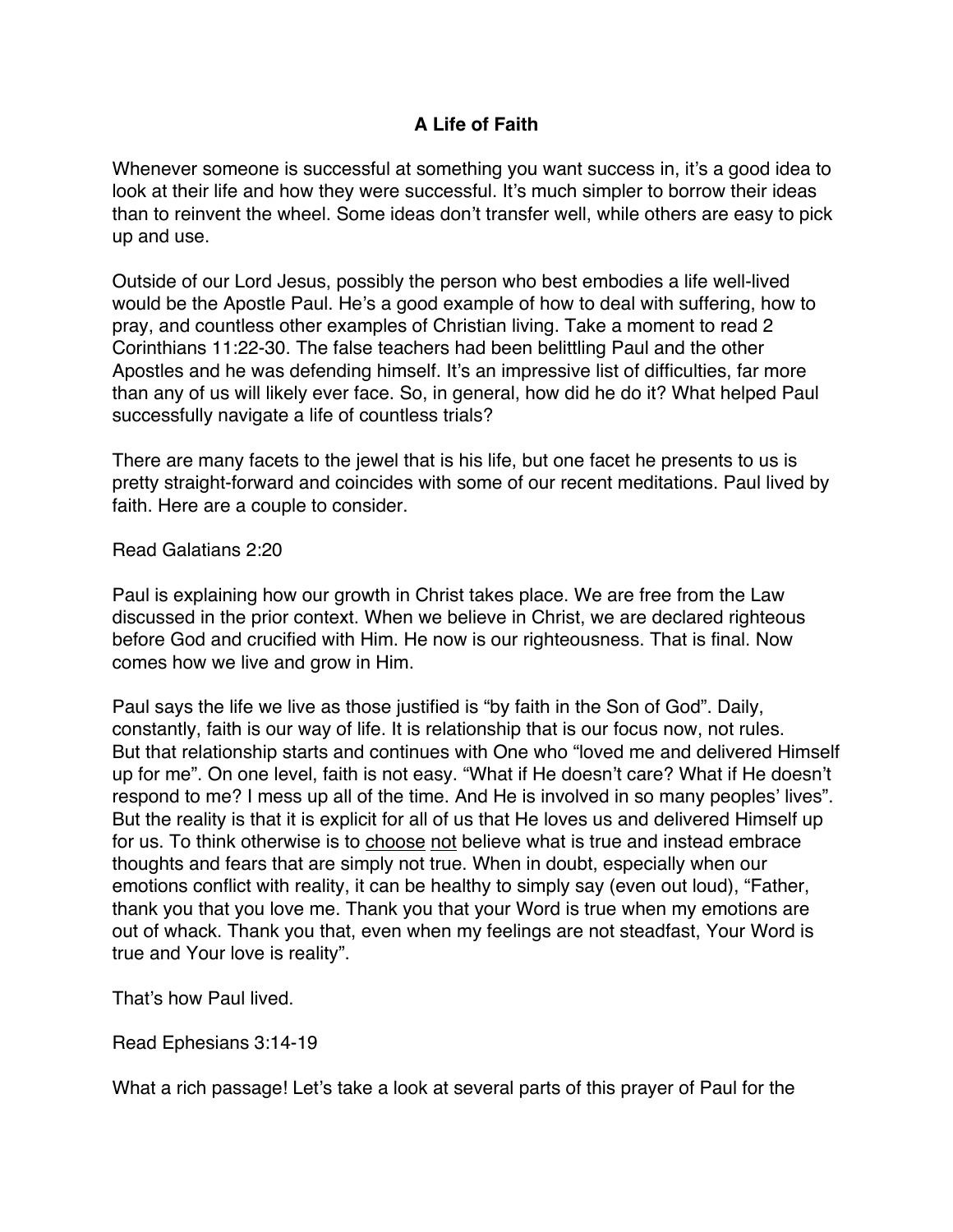Church.

First, we are praying that God would strengthen all of us with power "according to the riches of His glory". His glory changes us (2 Cor. 3:18). That's part one.

Next, we want God to do this through His Spirit and that takes place in our "inner man". The Spirit strengthens our new self, the perfect part of every believer. That's what we want to take over in our lives.

The third part is the immediate goal of Christ "having a home" in our hearts. That's the idea of the word "dwell" here. He is already inside of all believers, but God wants Him "at home" in our lives. How does that happen? The answer shouldn't surprise us. It's by faith. As we believe God and walk by faith, He turns the "house" believers have into a "home" for Him.

Notice that it all starts with love. A good translation of that part of v. 17 is "and that you, having been rooted and grounded in love". Just like Gal. 2:20, our faith starts with an understanding of His great love at the cross. After all, "we love Him because He first loved us" (1 Jn. 3:19).

But that love becomes a catalyst to help us understand what Paul has taught us in the first three chapters of Ephesians; God's love for us is inexhaustible! It starts with love and continues with an understanding and appreciation for His love. That's what Paul has covered in the book. He has blessed us with "every spiritual blessing in the heavenly places" (1:3-14). When we were "dead", He saved us by faith, made us alive, and joined us to Jesus (2:1-10). He is building us into a Temple in the Lord (2:19-22). And now He wants to see Himself reproduced in His Church (3:19).

But that only comes as we immerse ourselves into the reality of the vast ocean of His love (3:19). When we do, faith grows. And when faith grows, God's temple is built in us and people see Him (1 Jn. 4:12).

As I wrote earlier, it's hard to trust someone unless you believe they love you. Satan is a liar. He wants to convince you of things contrary to reality and truth. When events happen like are occurring today, it can cause us to question the reality of God's love. It's a good idea to follow the example of a man often beaten, jailed, and even left for dead. Paul's whole life was based on his belief in the unending and limitless love of God. That faith led him to change the world. That's not a bad legacy.

What will our legacy be?

Enoch is one of the least known figures in the entire Bible. Yet, here is what Hebrews 11:5-6 says about him, "By faith Enoch was taken away so that he did not see death, "and was not found, because God had taken him"; for before he was taken he